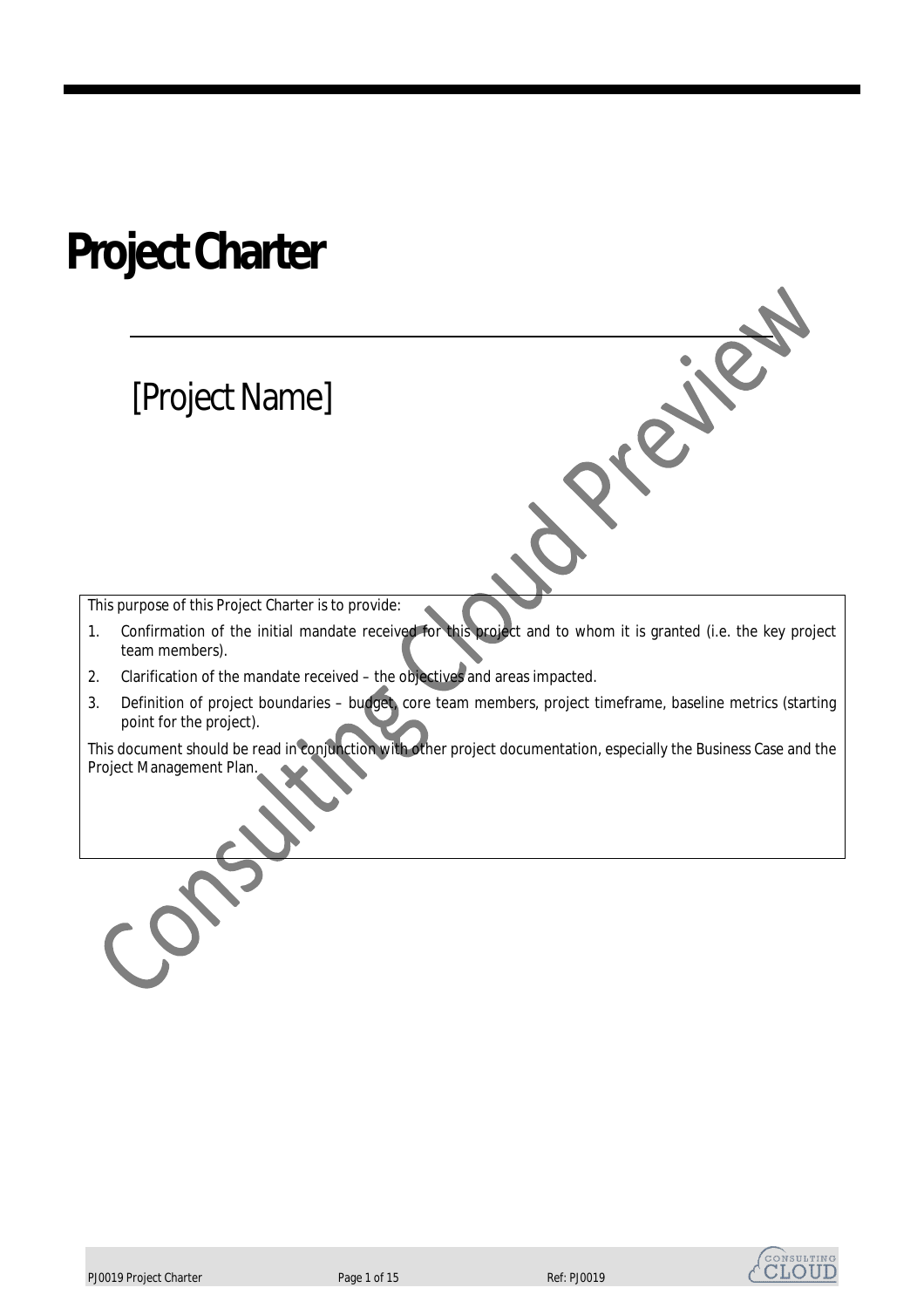## Document Approval Form

| Document Name:           |  |
|--------------------------|--|
| File Name:               |  |
| On line repository URL:  |  |
| <b>Product / Project</b> |  |

| <b>Version</b> | Author | <b>Department</b> | Date | <b>Revision Comments</b> |  |
|----------------|--------|-------------------|------|--------------------------|--|
|                |        |                   |      |                          |  |
|                |        |                   |      |                          |  |

|      |      | <b>Authorizers</b>                       |
|------|------|------------------------------------------|
| Name | Role | <b>Approval Signature</b><br><b>Date</b> |
|      |      |                                          |
|      |      |                                          |
|      |      |                                          |
|      |      |                                          |
|      |      |                                          |
|      |      |                                          |

| <b>Reviewers</b> |      |  |             |      |  |  |
|------------------|------|--|-------------|------|--|--|
| <b>Name</b>      | Role |  | <b>Name</b> | Role |  |  |
|                  |      |  |             |      |  |  |
|                  |      |  |             |      |  |  |
|                  |      |  |             |      |  |  |
|                  |      |  |             |      |  |  |